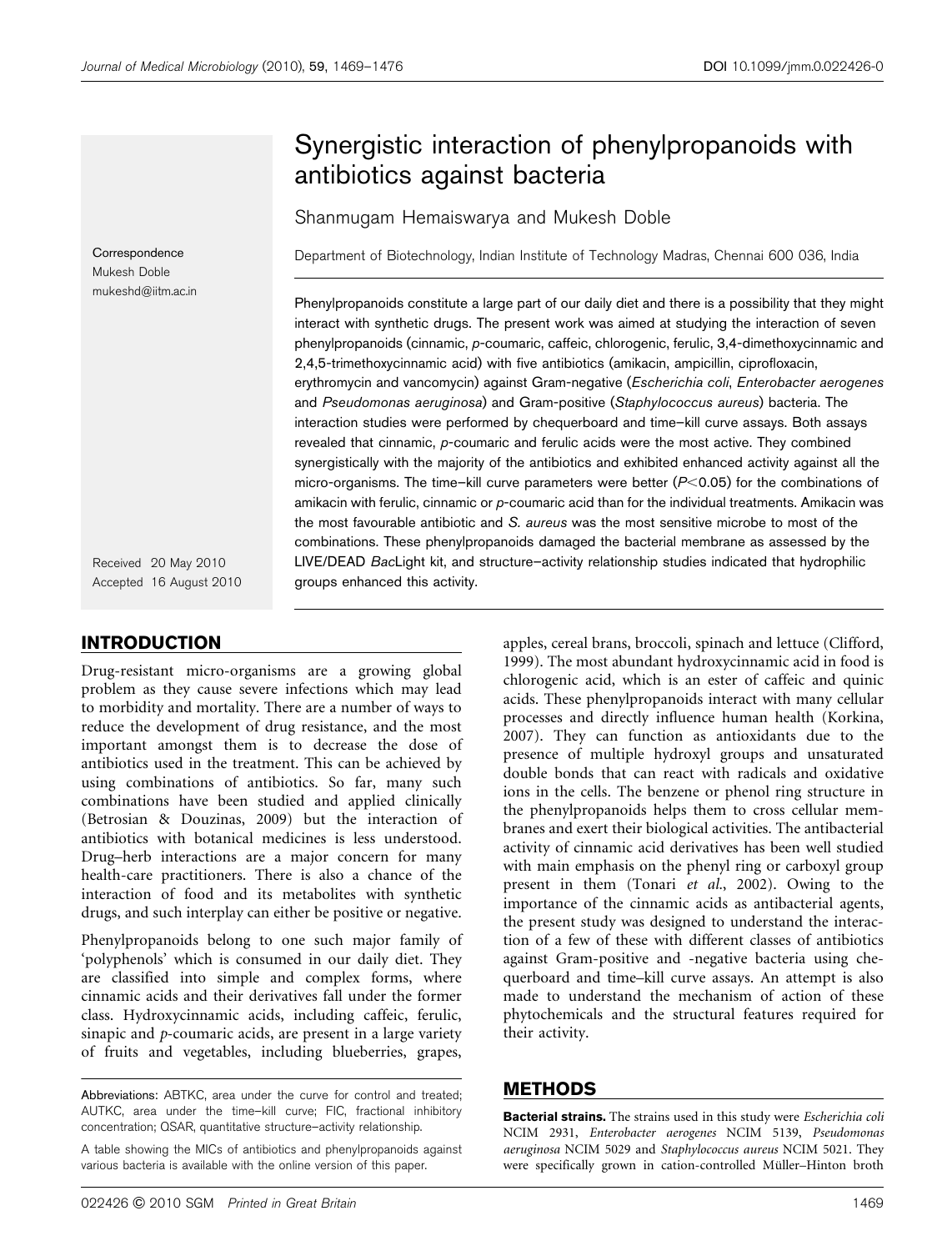(CAMHB; Himedia) at a temperature of 37  $^{\circ}$ C with aeration for 16– 18 h.

Antimicrobial compounds. The antibiotics selected for the study were amikacin, ampicillin, erythromycin, ciprofloxacin and vancomycin. Seven phenylpropanoids were selected for the study, of which four were hydroxycinnamic acids bearing hydroxyl groups (pcoumaric, caffeic, chlorogenic and ferulic acids). All the antibiotics and the phenylpropanoids cinnamic, p-coumaric, caffeic and 3,4 dimethoxycinnamic acids were obtained from Himedia (India). 2,4,5- Trimethoxycinnamic acid was purchased from Sigma and chlorogenic and ferulic acids were from SRL. Ampicillin, amikacin and vancomycin were dissolved in water, erythromycin was dissolved in 95 % ethanol and ciprofloxacin was dissolved in alkaline water. The phenylpropanoids were solubilized in DMSO. All the chemicals and solvents used in the experiments were purchased from SRL.

Microdilution method. The MIC of the antibiotics and the phenylpropanoids was determined by a microdilution method. A total of 100 µl CAMHB was distributed into each well and twofold dilutions of the compounds were made [\(CLSI, 2006\)](#page-6-0). Each microtitre well was inoculated with 10  $\mu$ l of the bacterial inoculum of  $5 \times 10^5$ c.f.u.  $ml^{-1}$ , and the plates were incubated at 37 °C for 18 h under aerobic conditions. The MIC was defined as the lowest concentration of compounds that completely inhibited  $(>90\%)$  the growth of the organism as detected at  $OD_{600}$  and compared with that of the control. The concentration of the solvents used in the following assays was maintained at less than 3 % so that no inhibition of organisms or interference occurred. The assay was repeated in quadruplicate, where the MIC is the modal value of the data.

In the chequerboard method, the antibiotic in the combination was serially diluted along the ordinate of the plate, while the phytochemical was diluted along the abscissa. The antagonistic, additive (indifferent) or synergistic effect of the phytochemical in combination with the antibiotic was determined by two methods. The first method involved plotting the data as isobolograms [\(Hemaiswarya & Doble,](#page-6-0) [2009\)](#page-6-0). The graph is represented with the ratio of the MIC of the phenylpropanoid in combination to the MIC of the phenylpropanoid when used alone on the x-axis and the ratio of the MIC of the antibiotic in combination to the MIC of the antibiotic when used alone on the y-axis. A straight line that connects the ratio 1.0 in the ordinate and 1.0 in the abscissa indicates the line of additivity. Location of the MIC of the combination considerably below this line (below the 95 % confidence band) indicates synergy, above the line indicates antagonism and near the line indicates additive.

In the second method for identifying synergy between the phytochemical and antibiotic, the MIC of the combination is represented as the FIC (fractional inhibitory concentration) index. The FIC index=FIC P + FIC A, where FIC (P or A) = MIC (P or A) in  $combination/MIC$  (P or A) alone (P=phenylpropanoid and  $A=$ antibiotic).

If the FIC index is  $\leq 0.5$ , the interaction is synergistic, if it is  $\geq 4.0$ , it is antagonistic, and between  $\geq 0.5$  and  $\leq 4.0$  it is indifferent [\(Odds,](#page-7-0) [2003\)](#page-7-0).

Time–kill curve analysis. A time–kill curve (c.f.u. as a function of time) is evaluated to study the rate and extent of reduction in bacterial burden when treated with a compound. The experiments were conducted in CAMHB for 24 h with 0.5 times the MIC of the phytochemical and the antibiotic used alone and in combination against all the four strains. An initial inoculum of approximately  $5 \times 10^5$  c.f.u. ml<sup>-1</sup> was taken for all the experiments. Samples (0.1 ml) were collected at 0, 2, 4, 6, 8 and 24 h and serially diluted in normal saline and aliquoted in duplicate onto Müller-Hinton agar plates. These plates were then incubated at 37  $\degree$ C for 24 h. The colonies (10–100 per plate) were counted, providing a lower limit of detection of  $10^2$  c.f.u. ml<sup>-1</sup> (Tam *et al.*[, 2005\)](#page-7-0).

The modified McFarland method reported by Pai et al. [\(2008\)](#page-7-0) was followed here to estimate parameters such as difference in the area under the curve (log c.f.u. as a function of time) for control and treated (ABTKC) and maximum rate of kill  $(K_{\text{max}})$ . The rate of kill (K) was calculated as  $K = \left(\log_{10} \delta T - \log_{10} \delta C\right)/\delta t$ , where  $\delta T$  and  $\delta C$  are the differences in c.f.u. ml<sup>-1</sup> in treatment (namely  $T_{t_1} - T_{t_0}$ ,  $T_{t_2} - T_{t_1}$ ,  $T_{t_3} - T_{t_2}$ , etc.) and in control (namely  $C_{t_1} - C_{t_0}$ ,  $C_{t_2} - C_{t_1}$ ,  $C_{t_3} - C_{t_2}$ , etc.), respectively, at specified time differences ( $\delta t=t_1-t_0$ ,  $t_2-t_1$ ,  $t_3$  –  $t_2$ , etc.). The value of K was assumed to be 0 at time zero, and K for the respective  $\delta t$  value was plotted (on the y-axis) against 2, 4, 6, 8 and 24 h (on the x-axis). The  $K_{\text{max}}$  was estimated based on visual inspection. The change in  $log_{10}$  c.f.u.  $ml^{-1}$  over 24 h was translated into the area under the time–kill curve (AUTKC) by the linear trapezoidal rule. The treatments were normalized by subtracting the treatment AUTKC from the control AUTKC to generate ABTKC. The calculated parameters between the combination and individual treatment groups were compared using ANOVA (Pai et al.[, 2008](#page-7-0)) and P-values of  $< 0.05$  were considered statistically significant.

Measuring bacterial membrane damage. A LIVE/DEAD BacLight kit containing SYTO-9 and propidium iodide dyes from Molecular Probes (Invitrogen) was used to assess the damage to the bacterial membrane. SYTO-9 binds to both the damaged and intact membranes, whereas propidium iodide penetrates only the damaged cell membranes. Therefore, live cells appear green and dead ones appear red. The organisms were grown overnight in CAMHB at 37  $^{\circ}$ C under aeration (200 r.p.m.). The culture was diluted 40 times with fresh CAMHB and grown to an  $OD<sub>600</sub>$  of 0.5–0.6. The bacterial suspension was centrifuged at 10 000 g for 15 min, and the cell pellet was washed once in filter-sterilized distilled water. The cell pellet was resuspended to 1/10th of its original volume and then diluted to 1 : 20 into either water or water containing the phytochemical at a concentration of 1 mM. Bacteria and compounds were incubated at room temperature ( $\sim$ 25 °C) on a tube rocker for 10 min. At the end of the incubation period, a sample was removed for the determination of c.f.u., and the remaining suspension was centrifuged at 10 000  $\boldsymbol{g}$  for 10 min, washed once in water, and resuspended to an  $OD_{670}$  of 0.325. A volume of 3 ml of the bacterial suspension was removed and 9  $\mu$ l of the BacLight reagent was then added and incubated in the dark for 15 min at room temperature. At the end of the incubation period, green fluorescence was read at 530 nm, and red fluorescence was read at 645 nm at an excitation wavelength of 485 nm (Jasco fluorimeter). The ratio of green to red fluorescence intensities was normalized to the untreated control and expressed as a percentage of the control ([Hilliard](#page-6-0) et al., 1999)

2D-Quantitative structure–activity relationships (QSARs). The structures of the phenylpropanoids were drawn and their minimum energy conformation was determined with Cerius<sup>2</sup> software using Universal force field (Accelrys). Two hundred and forty-nine descriptors that included topological, charge, geometrical and aromaticity indices, constitutive properties, quantum mechanics and thermodynamics were calculated for each compound. Several literature reports give a very detailed description of these descriptors ([Todeschini](#page-7-0) et al., 1994; [Todeschini & Consonni, 2000](#page-7-0); [Karelson,](#page-6-0) [2000\)](#page-6-0). Equations were developed between the observed membranedamaging activity of the phytochemical and the descriptors. The activity is defined as log  $[p/(100-p)]$ , where p is the percentage membrane damage caused by the compounds at a concentration of 1 mM. The main challenge in QSARs is to select the descriptors from this large pool that would provide the best model. The dataset was divided into training and test sets, the former consisting of five randomly chosen compounds and the latter consisting of the remainder. The model was developed using the training set and its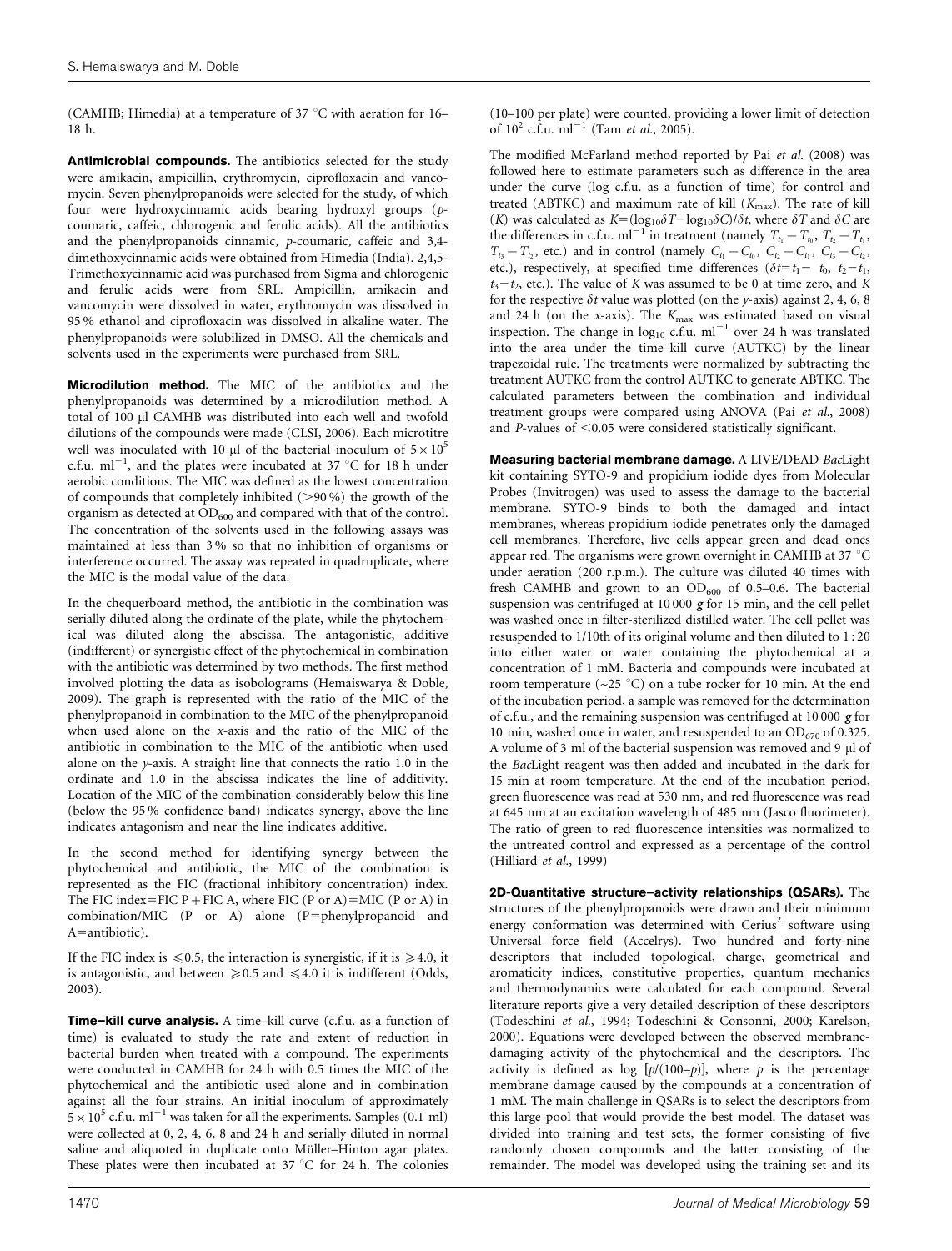predictive ability was ascertained with the data in the test set. The multilinear regression model that gave the best statistics ( $r^2$ ,  $r^2$ -adj., Fvalue) was selected using the genetic function technique. The predicted and experimental values were plotted and it was also checked whether all the points fell within the 95 % prediction band (i.e.  $\pm 2\sigma$  standard deviation). Only one parameter model was tested, since there were only seven data points.

### RESULTS

#### Interaction of phenylpropanoids with antibiotics

The antibacterial activities of phenylpropanoids with different classes of antibiotics were determined against Gram-positive and -negative bacteria. In all cases, the natural products had a higher MIC than the antibiotics (Supplementary Table S1 in JMM Online).

Representative isobolograms of the combination of cinnamic acid with amikacin and ampicillin against all the four micro-organisms are shown graphically in Fig. 1. A synergistic interaction between cinnamic acid and the two antibiotics (ampicillin and amikacin) was observed for all the organisms with the MIC of the combinations falling well below the line of additivity. The interaction data in the



Fig. 1. Representative isobolograms depicting the interaction of cinnamic acid with (a) amikacin and (b) ampicillin against E. coli  $(**A**)$ , *Ent. aerogenes* ( $\square$ ), *P. aeruginosa* ( $\times$ ) and *S. aureus* (**). The** line connecting 1.0 on the abscissa and ordinate indicates additivity.

form of FIC are listed in [Table 1](#page-3-0). S. aureus was most susceptible to combinations of ferulic or cinnamic acid with antibiotics (FIC  $<$  0.5). Ferulic acid exhibited indifference in combination with ampicillin against all the micro-organisms. Cinnamic acid was synergistic with all five antibiotics against E. coli, while it was indifferent with all the antibiotics against P. aeruginosa. 3,4- Dimethoxycinnamic acid and 2,4,5-trimethoxycinnamic acid enhanced the activity of ciprofloxacin, erythromycin and vancomycin against most of the organisms. Exceptions were noted with ampicillin against Ent. aerogenes and P. aeruginosa. Caffeic and chlorogenic acids did not exhibit synergy with any of the tested antibiotics.

The time–kill curves and rate-of-kill curves for E. coli treated with 0.5 times the MIC of amikacin or cinnamic acid and their combinations are shown in [Figs 2](#page-3-0) and [3,](#page-3-0) respectively. Growth of E. coli was completely inhibited when the combination was used ([Fig. 2](#page-3-0)) and the corresponding  $K_{\text{max}}$  was less than the values for individual treatments ([Fig. 3](#page-3-0)). A representative table ([Table 2](#page-4-0)) of the time–kill parameters is given for amikacin with all the phytochemicals against E. coli. Higher ABTKC and lower  $K_{\text{max}}$  values for the combination when compared to the corresponding individual compounds indicate synergy. The ABTKC values for chlorogenic and caffeic acids when used alone were negative, indicating that these acids are enhancing growth of the micro-organisms. The parameters of all the phytochemicals in combination with antibiotics against P. aeruginosa were not better than those of the individual treatments. Cinnamic, p-coumaric and ferulic acids were synergistic with amikacin against E. coli, Ent. aerogenes and S. aureus. 3,4-Dimethoxycinnamic and 2,4,5 trimethoxycinnamic acids exhibited synergy with some of the antibiotics, but there was no consistency in their interaction (data not shown).

#### Membrane-damaging effect of phenylpropanoids

The LIVE/DEAD BacLight assay distinguishes the intact and damaged cell membranes. The bacterial membrane damage caused by the phenylpropanoids is represented as percentage damage compared to that of control [\(Fig. 4\)](#page-4-0). Ferulic acid was less active against Gram-negative bacteria, whereas there was nearly 50 % damage in S. aureus. Highest membrane damage was noted with cinnamic acid against all the four micro-organisms. Caffeic and chlorogenic acids were able to considerably damage the membrane of all the bacteria. 3,4-Dimethoxycinnamic acid and 2,4,5-trimethoxycinnamic acid were able to damage 25 and 65 % of the E. coli membrane, respectively. Trimethoxycinnamic acid showed least membrane damage against Ent. aerogenes and P. aeruginosa.

#### 2D-QSARs

In the present study, QSARs to predict the membranedamaging effect of the seven phenylpropanoids against all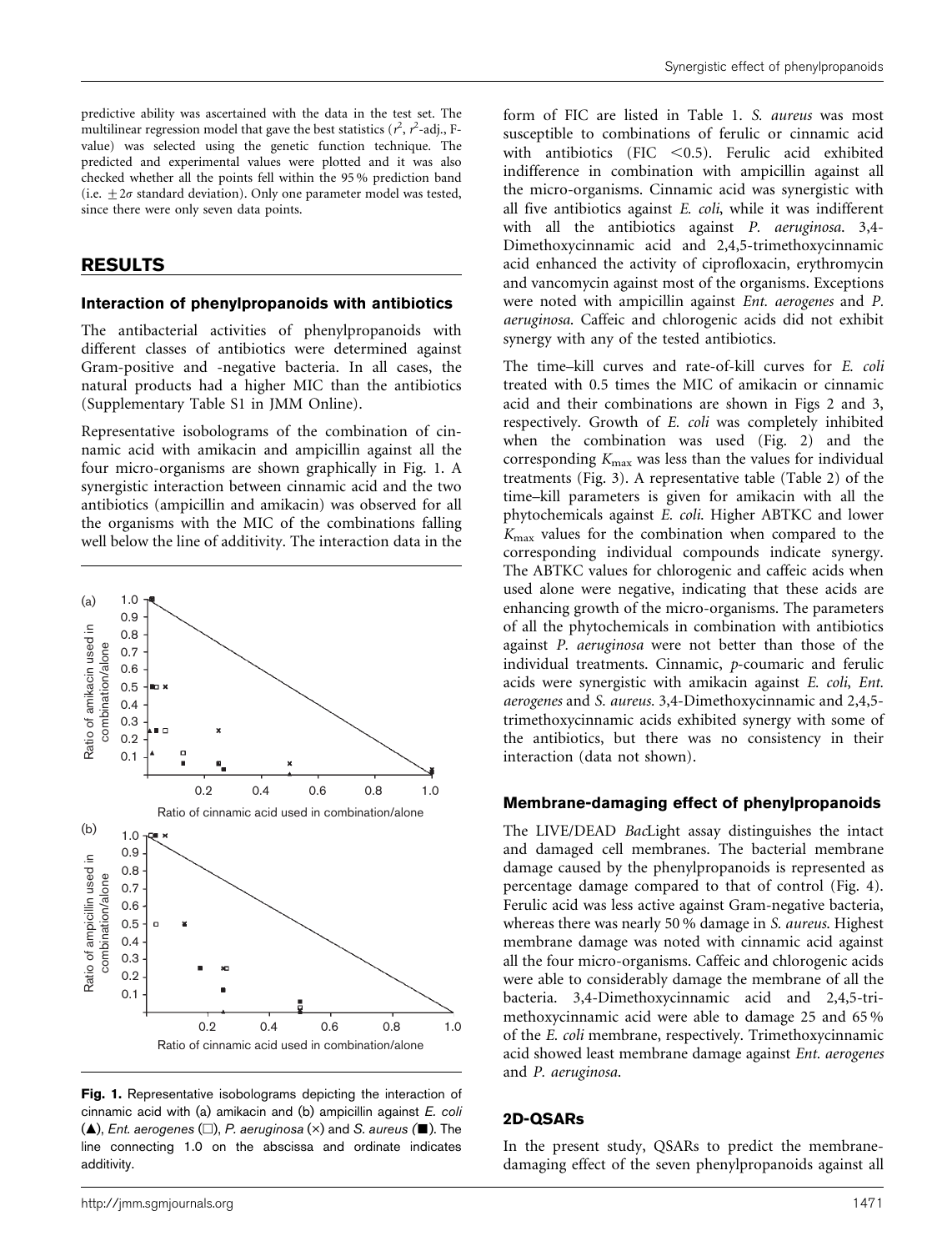| Phytochemical |                                                                                                                                                           |                                                                                                       | E. coli                                                                                          |                                                                                                                                                           |                                                                                                                 |                                                                                                                                 |                                            | Ent. aerogenes                                                                                                                |                                                                                                                 |                                                                                                                 |                                    |           | P. aeruginosa                                                                                                                               |                                                                                                                                                                                                                     |            |                                                                                                                                                                                                                                                                  |                                                                                                                                             | S. aureus                                                            |                                                                                                          |                                                                                                   |
|---------------|-----------------------------------------------------------------------------------------------------------------------------------------------------------|-------------------------------------------------------------------------------------------------------|--------------------------------------------------------------------------------------------------|-----------------------------------------------------------------------------------------------------------------------------------------------------------|-----------------------------------------------------------------------------------------------------------------|---------------------------------------------------------------------------------------------------------------------------------|--------------------------------------------|-------------------------------------------------------------------------------------------------------------------------------|-----------------------------------------------------------------------------------------------------------------|-----------------------------------------------------------------------------------------------------------------|------------------------------------|-----------|---------------------------------------------------------------------------------------------------------------------------------------------|---------------------------------------------------------------------------------------------------------------------------------------------------------------------------------------------------------------------|------------|------------------------------------------------------------------------------------------------------------------------------------------------------------------------------------------------------------------------------------------------------------------|---------------------------------------------------------------------------------------------------------------------------------------------|----------------------------------------------------------------------|----------------------------------------------------------------------------------------------------------|---------------------------------------------------------------------------------------------------|
|               | Ami                                                                                                                                                       |                                                                                                       | Amp Cip                                                                                          | Ery                                                                                                                                                       | Van                                                                                                             | Ami                                                                                                                             | Amp                                        | ਹੈਂ                                                                                                                           | Ery                                                                                                             | Van                                                                                                             | Ami                                | Amp       | Ġ                                                                                                                                           | Ery                                                                                                                                                                                                                 | Van        | Ami                                                                                                                                                                                                                                                              | Amp                                                                                                                                         | Ġ                                                                    | Ery                                                                                                      | Van                                                                                               |
|               |                                                                                                                                                           |                                                                                                       |                                                                                                  |                                                                                                                                                           |                                                                                                                 |                                                                                                                                 |                                            |                                                                                                                               |                                                                                                                 |                                                                                                                 |                                    |           |                                                                                                                                             |                                                                                                                                                                                                                     |            |                                                                                                                                                                                                                                                                  |                                                                                                                                             |                                                                      |                                                                                                          |                                                                                                   |
|               |                                                                                                                                                           |                                                                                                       |                                                                                                  |                                                                                                                                                           |                                                                                                                 |                                                                                                                                 |                                            |                                                                                                                               |                                                                                                                 |                                                                                                                 |                                    |           |                                                                                                                                             |                                                                                                                                                                                                                     |            |                                                                                                                                                                                                                                                                  |                                                                                                                                             |                                                                      |                                                                                                          |                                                                                                   |
|               |                                                                                                                                                           |                                                                                                       |                                                                                                  |                                                                                                                                                           |                                                                                                                 |                                                                                                                                 |                                            |                                                                                                                               |                                                                                                                 |                                                                                                                 |                                    |           |                                                                                                                                             |                                                                                                                                                                                                                     |            |                                                                                                                                                                                                                                                                  |                                                                                                                                             |                                                                      |                                                                                                          |                                                                                                   |
|               |                                                                                                                                                           |                                                                                                       |                                                                                                  |                                                                                                                                                           |                                                                                                                 |                                                                                                                                 |                                            |                                                                                                                               |                                                                                                                 |                                                                                                                 |                                    |           |                                                                                                                                             |                                                                                                                                                                                                                     |            |                                                                                                                                                                                                                                                                  |                                                                                                                                             |                                                                      |                                                                                                          |                                                                                                   |
|               |                                                                                                                                                           |                                                                                                       |                                                                                                  |                                                                                                                                                           |                                                                                                                 |                                                                                                                                 |                                            |                                                                                                                               |                                                                                                                 |                                                                                                                 |                                    |           |                                                                                                                                             |                                                                                                                                                                                                                     |            |                                                                                                                                                                                                                                                                  |                                                                                                                                             |                                                                      |                                                                                                          |                                                                                                   |
|               | $\frac{1}{2}$ $\frac{1}{3}$ $\frac{3}{5}$ $\frac{4}{5}$ $\frac{3}{5}$ $\frac{3}{5}$ $\frac{3}{5}$ $\frac{3}{5}$ $\frac{3}{5}$ $\frac{3}{5}$ $\frac{3}{5}$ | $\frac{88}{100}$ $\frac{87}{100}$ $\frac{86}{100}$ $\frac{83}{100}$ $\frac{83}{100}$ $\frac{83}{100}$ | $\frac{315}{315}$ $\frac{5}{31}$ $\frac{31}{31}$ $\frac{31}{31}$ $\frac{31}{31}$ $\frac{31}{31}$ | $\frac{8}{3}$ $\frac{8}{3}$ $\frac{8}{3}$ $\frac{8}{3}$ $\frac{8}{3}$ $\frac{8}{3}$ $\frac{8}{3}$ $\frac{8}{3}$ $\frac{8}{3}$ $\frac{8}{3}$ $\frac{8}{3}$ | $\frac{4}{3}$ $\frac{8}{5}$ $\frac{8}{5}$ $\frac{8}{5}$ $\frac{8}{5}$ $\frac{4}{3}$ $\frac{8}{3}$ $\frac{8}{3}$ | $\frac{29}{3}$ $\frac{49}{3}$ $\frac{8}{5}$ $\frac{3}{5}$ $\frac{8}{3}$ $\frac{8}{3}$ $\frac{8}{3}$ $\frac{6}{3}$ $\frac{3}{6}$ | 51<br>0.73<br>1.71<br>0.76<br>0.58<br>0.58 | $\frac{1}{2}$ $\frac{1}{2}$ $\frac{3}{2}$ $\frac{3}{2}$ $\frac{3}{2}$ $\frac{3}{2}$ $\frac{3}{2}$ $\frac{3}{2}$ $\frac{3}{2}$ | $\frac{13}{13}$ $\frac{49}{15}$ $\frac{17}{15}$ $\frac{17}{15}$ $\frac{49}{15}$ $\frac{89}{15}$ $\frac{89}{15}$ | $\frac{22}{30}$ $\frac{40}{30}$ $\frac{22}{30}$ $\frac{22}{30}$ $\frac{22}{30}$ $\frac{22}{30}$ $\frac{22}{30}$ | 56<br>0.78<br>0.54<br>0.73<br>0.63 | 511188888 | $\frac{9}{3}$ $\frac{3}{5}$ $\frac{3}{5}$ $\frac{4}{5}$ $\frac{6}{5}$ $\frac{9}{5}$ $\frac{3}{5}$ $\frac{4}{5}$ $\frac{1}{2}$ $\frac{1}{2}$ | $\frac{13}{15}$ $\frac{5}{15}$ $\frac{5}{15}$ $\frac{13}{15}$ $\frac{3}{15}$ $\frac{3}{15}$ $\frac{3}{15}$ $\frac{3}{15}$ $\frac{3}{15}$ $\frac{3}{15}$ $\frac{3}{15}$ $\frac{3}{15}$ $\frac{3}{15}$ $\frac{4}{15}$ | 0.93666624 | $\frac{81}{151}$ $\frac{8}{15}$ $\frac{5}{15}$ $\frac{5}{15}$ $\frac{2}{15}$ $\frac{6}{15}$ $\frac{2}{15}$ $\frac{6}{15}$ $\frac{2}{15}$ $\frac{2}{15}$ $\frac{2}{15}$ $\frac{2}{15}$ $\frac{2}{15}$ $\frac{2}{15}$ $\frac{2}{15}$ $\frac{2}{15}$ $\frac{2}{15}$ | $\frac{8}{3}$ $\frac{8}{3}$ $\frac{4}{5}$ $\frac{4}{5}$ $\frac{6}{5}$ $\frac{6}{5}$ $\frac{6}{5}$ $\frac{6}{5}$ $\frac{6}{5}$ $\frac{6}{5}$ | $\frac{215}{215}$ $\frac{35}{215}$ $\frac{31}{215}$ $\frac{31}{215}$ | $\frac{18}{3}$ $\frac{18}{3}$ $\frac{36}{3}$ $\frac{38}{3}$ $\frac{41}{3}$ $\frac{41}{3}$ $\frac{41}{3}$ | $\frac{8}{3}$ $\frac{8}{3}$ $\frac{8}{3}$ $\frac{8}{3}$ $\frac{8}{3}$ $\frac{8}{3}$ $\frac{8}{3}$ |
|               |                                                                                                                                                           |                                                                                                       |                                                                                                  |                                                                                                                                                           |                                                                                                                 |                                                                                                                                 |                                            |                                                                                                                               |                                                                                                                 |                                                                                                                 |                                    |           |                                                                                                                                             |                                                                                                                                                                                                                     |            |                                                                                                                                                                                                                                                                  |                                                                                                                                             |                                                                      |                                                                                                          |                                                                                                   |
|               |                                                                                                                                                           |                                                                                                       |                                                                                                  |                                                                                                                                                           |                                                                                                                 |                                                                                                                                 |                                            |                                                                                                                               |                                                                                                                 |                                                                                                                 |                                    |           |                                                                                                                                             |                                                                                                                                                                                                                     |            |                                                                                                                                                                                                                                                                  |                                                                                                                                             |                                                                      |                                                                                                          |                                                                                                   |



Fig. 2. Time–kill curves. Effects of amikacin and cinnamic acid alone and in combination on the growth of E. coli as a function of time. ♦, Control; ■, amikacin; ▲, cinnamic acid; ×, cinnamic acid plus amikacin.

the four micro-organisms were developed ([Table 3\)](#page-5-0). The statistical parameters such as  $r^2$ ,  $r^2$ -adj. and F-value which describe the quality of the developed models were reasonable. All the models have one descriptor related to atom type based calculation of AlogP (AlogP98-Atype \_ H \_47), which is an important contributor for enhanced membrane-damaging activity. This descriptor is an indication of the hydrophobic nature of the compounds.

## **DISCUSSION**

Hydroxycinnamic acids constitute a major class of polyphenols abundantly distributed in fruits, vegetables and several beverages. Caffeic and chlorogenic acid are the most abundant of these in the human diet. Most of the chlorogenic acid reaches the large intestine, where it is hydrolysed by the microflora, due to the esterase activity of



**Fig. 3.** Mean rate of kill  $(K)$  (normalized to control) for E. coli by amikacin, cinnamic acid and their combination. **I**, Amikacin; **A**, cinnamic acid; x, cinnamic acid plus amikacin.

Table 1. FIC indices calculated based on the chequerboard assay indicating the interaction of phenylpropanoids with antibiotics against various bacteria

Table 1. FIC indices calculated based on the chequerboard assay indicating the interaction of phenylpropanoids with antibiotics against various bacteria

Synergy is indicated by underlining. Ami, Amikacin; Amp, ampicillin; Cip, ciprofloxacin; Ery, erythromycin; Van, vancomycin; Cin, cinnamic acid; Cou, p-coumaric acid; Caf, caffeic acid; Chl,

<span id="page-3-0"></span>Synergy is indicated by underlining. Ami, Amikacin; Amp, ampicillin; Cip, ciprofloxacin; Ery, erythromycin; Van, vancomycin; Cin, cinnamic acid; Cou, p-coumaric acid; Caf, caffeic acid; Chl.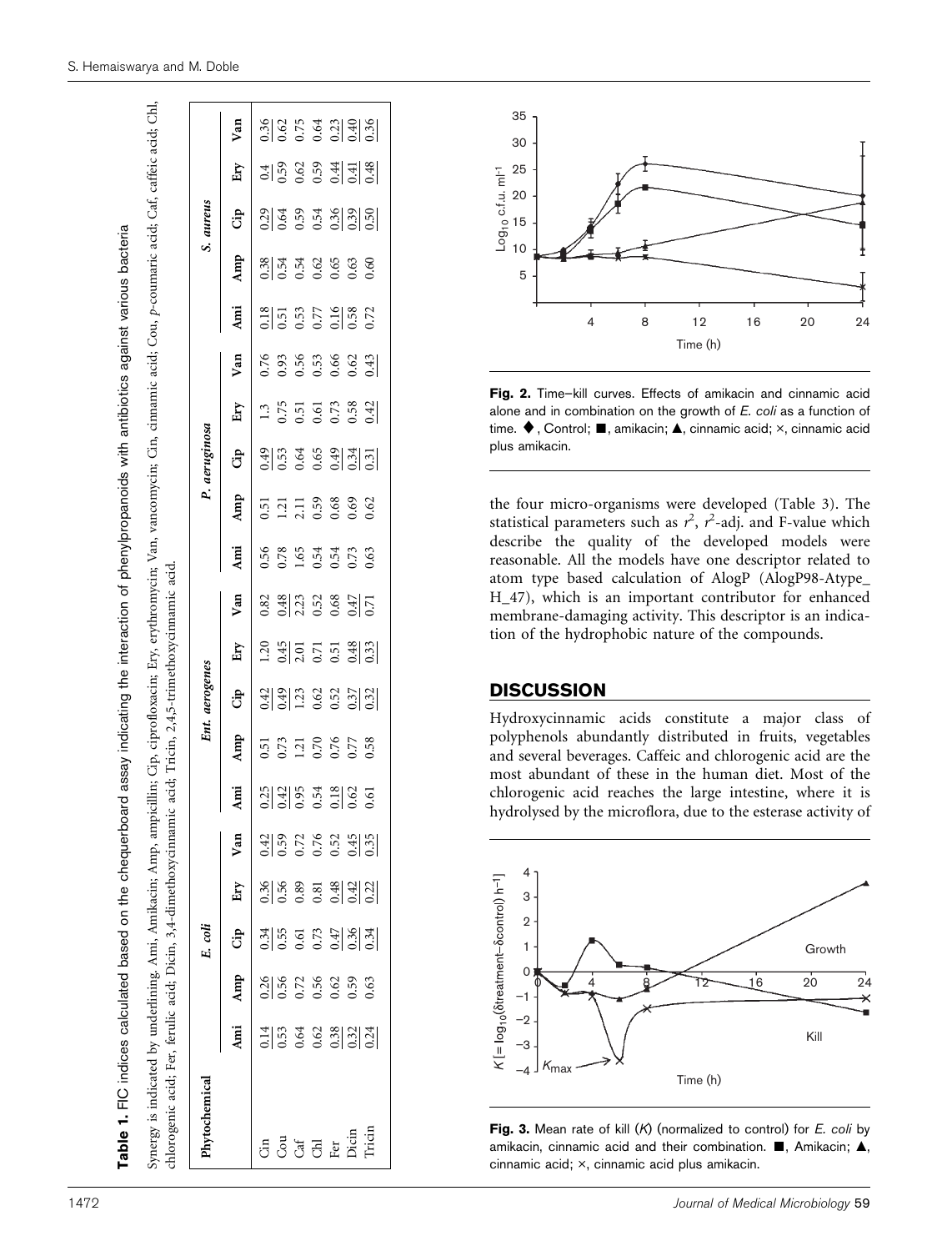| Treatment                     | Used alone      |               | Used in combination with amikacin |                |
|-------------------------------|-----------------|---------------|-----------------------------------|----------------|
|                               | <b>ABTKC</b>    | $K_{\rm max}$ | <b>ABTKC</b>                      | $K_{\rm max}$  |
| Amikacin                      | $122.89 + 4.3$  | $-1.6 + 0.3$  |                                   |                |
| Cinnamic acid                 | $187.9 + 23.4$  | $-1.1 + 0.3$  | $382.1 + 20.3*$                   | $-3.5 + 0.9$   |
| p-Coumaric acid               | $10.54 + 7.92$  | $-3.9 + 0.5$  | $241.3 + 60.3*$                   | $4.0 + 0.4*$   |
| Caffeic acid                  | $-147.8 + 40.4$ | $-0.9 + 0.8$  | $-28.84 + 0.79$ <sup>+</sup>      | $-0.1 + 0.3$   |
| Chlorogenic acid              | $-43.5 + 14.1$  | $-0.3 + 0.1$  | $-45.55 + 4.74$                   | $-0.2 + 0.6$ † |
| Ferulic acid                  | $129.0 + 19.0$  | $-3.5 + 0.4$  | $240 + 39.4*$                     | $-2.7 + 0.3$   |
| 3,4-Dimethoxycinnamic acid    | $93.0 + 70.4$   | $-0.6 + 0.2$  | $173.5 + 86.2$                    | $-1.3 + 1.2$   |
| 2,4,5-Trimethoxycinnamic acid | $71 + 10.3$     | $-1.3 + 0.7$  | $262.0 + 82.1*$                   | $-2.9 + 0.1*$  |

<span id="page-4-0"></span>Table 2. Comparison of time–kill curve parameters for phenylpropanoid and amikacin combinations against E. coli

 $*P<0.05$ , combination better than the individual treatments.

 $\dagger P<0.05$ , individual treatment better than the combination.

the latter [\(Plumb](#page-7-0) et al., 1999; [Gonthier](#page-6-0) et al., 2003). It has been demonstrated that humans absorb about 33 and 95 % of ingested chlorogenic and caffeic acids, respectively ([Olthof](#page-7-0) et al., 2001). It has been shown that the unabsorbed chlorogenic acid in humans reaches the colon and is hydrolysed to caffeic and quinic acid by the microflora present there ([Olthof](#page-7-0) et al., 2003). Caffeic acid is the direct product of the hydrolysis of chlorogenic acid, and ferulic and isoferulic acids are tissular metabolites formed by methylation of caffeic acid (Masri et al.[, 1964](#page-7-0); [Gumbinger](#page-6-0) et al.[, 1993](#page-6-0)). Following dehydroxylation by the colonic microflora, absorption and further metabolism in the liver and kidney, benzoic acid is formed and conjugated to glycine to form hippuric acid. About half of the ingested

chlorogenic acid appears as urinary hippuric acid ([Olthof](#page-7-0) et al.[, 2003](#page-7-0)). 3,4-Dimethoxycinnamic and 2,4,5-trimethoxycinnamic acids are unusual, and they occur as free acids in commercial green coffee beans [\(Clifford, 2000](#page-6-0); Loke [et al.](#page-6-0), [2009\)](#page-6-0). All the phenylpropanoids and antibiotics enter the bloodstream after metabolism; therefore, there is a possibility of interaction between these compounds.

The current study indicates that there is a synergistic interaction between various phenylpropanoids and antibiotics against Gram-positive and -negative bacteria. The antibiotics in the study were chosen based on their different mechanisms of action and their association with some side effects or toxicity. For example, aminoglycosides



Fig. 4. Effect of 1 mM phenylpropanoids on bacterial membrane damage based on the LIVE/DEAD BacLight kit.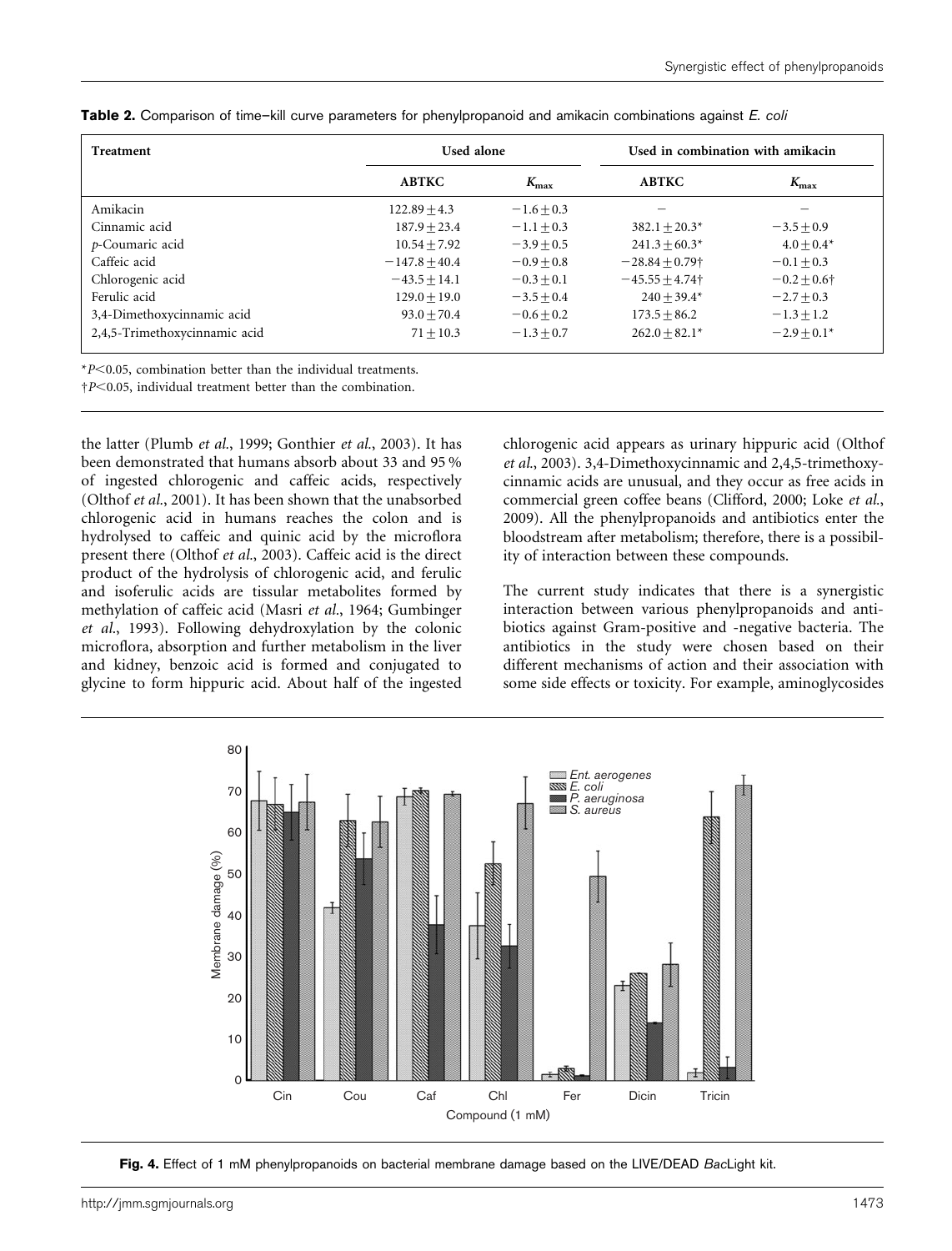<span id="page-5-0"></span>Table 3. 2D-QSAR models describing membrane-damaging activity of phenylpropanoids against micro-organisms

| Micro-<br>organism           | Model                       | $r^2$ |      | $r^2$ -adj. F-value |
|------------------------------|-----------------------------|-------|------|---------------------|
| E. coli                      | 0.39-0.09 (Atype_H_47) 0.86 |       | 0.81 | $17.79*$            |
| Ent. aerogenes               | $0.25 - 0.09$ (Atype_H_47)  | 0.7   | 0.59 | $6.67\dagger$       |
| P. aeruginosa                | 0.18-0.09 (Atype_H_47) 0.81 |       | 0.74 | $12.42*$            |
| S. aureus                    | 0.39-0.01 (Atype_H_47) 0.63 |       | 0.51 | $5.09+$             |
| $*P \le 0.01$ .              |                             |       |      |                     |
| $\dagger P \leqslant 0.05$ . |                             |       |      |                     |

The activity is defined as  $\log [p/(100-p)]$  where p is percentage value.

(amikacin) have undesirable side effects such as ototoxicity and/or nephrotoxicity in vivo (Paglia et al.[, 1989\)](#page-7-0). The interaction with phenylpropanoids generally enhances the activity of the antibiotics. Based on the FIC indices, it could be said that chlorogenic and caffeic acids were indifferent in nature with all the antibiotics against both Grampositive and -negative bacteria. The major metabolite ferulic acid was synergistic with amikacin and ciprofloxacin against most of the micro-organisms. Ampicillin and the four hydroxycinnamic acid combinations showed indifference and combinations of hydroxycinnamic acids with amikacin or ciprofloxacin exhibited synergy. The methoxy forms of cinnamic acid including ferulic, 3,4-dimethoxycinnamic and 2,4,5-trimethoxycinnamic acid were synergistic with some of the antibiotics. [Rastogi](#page-7-0) et al. (1994, [1998](#page-7-0)) observed that trans-cinnamic acid enhanced the activity of isoniazid, rifampicin, ofloxacin, amikacin and clofazimine against Mycobacterium avium and Mycobacterium tuberculosis.

Complex methods of interaction have been adopted by researchers to determine the synergy of antibacterial combinations. A change of greater than 2  $log_{10}$  c.f.u.  $ml^{-1}$  in the bacterial viable count at 24 h in the presence of a combination of the drugs relative to the count with the most effective single drug is defined as synergy [\(Saiman,](#page-7-0) [2007](#page-7-0)). This definition restricts the evaluation to a single point. Alternatively, the bacterial burden at different time points can be calculated, which leads to an increased probability of finding large differences. The area under the curve concept provides us additional details such as the killing rate and phase of regrowth. In the chequerboard method, we found that the methoxy forms of cinnamic acid (namely ferulic, 3,4-dimethoxy and 2,4,5-trimethoxycinnamic acids) exhibited synergy in combination with ciprofloxacin against P. aeruginosa. None of the other four phytochemicals exhibited synergy. However, in time–kill curve studies, none of the combinations indicated synergy against P. aeruginosa. Chequerboard assay and time–kill curve studies indicated that chlorogenic and caffeic acids do not act in synergy with any of the antibiotics against all the organisms. This could possibly be explained by the fact

that both these hydroxycinnamic acids are metabolized by the bacteria. The ABTKC for the chlorogenic and caffeic acids was negative, probably because these phenylpropanoids are used by many micro-organisms as carbon sources for their growth ([Couteau](#page-6-0) et al., 2001; [Aresta](#page-6-0) et al., 2010). Based on the time–kill curve studies, it could be concluded that cinnamic, p-coumaric and ferulic acids were the most active in combination with the antibiotics against most of the organisms. S. aureus was the most sensitive organism to the combinations.

All the acids had moderate to high membrane-damaging activity. Membranes of Ent. aerogenes and P. aeruginosa were slightly resistant to damage because of their increased surface hydrophobicity. Hydrophobicity of the bacterial surface seems to play a major role in the damage caused by the compounds. The hydrophobicity of the Gram-negative organisms in this study can be ordered as  $E$ . coli $\leq$ Ent. aerogenes<P. aeruginosa ([Hemaiswarya & Doble, 2009](#page-6-0)). We observed that the order of damage in the Gramnegative bacteria was  $E.$  coli $>$ Ent. aerogenes $>$ P. aeruginosa, correlating exactly with their surface hydrophobicity. Cinnamic, chlorogenic and caffeic acid were able to damage the bacterial membrane more than the other compounds. Caffeic and p-coumaric acid were reported by other researchers to cause 44 and 59 % membrane damage, respectively, in a Gram-positive bacterium, Oenococcus oeni [\(Campos](#page-6-0) et al., 2009). The antifungal mode of action of chlorogenic acid against Candida albicans was analysed by flow cytometry using  $DiBAC<sub>4</sub>(3)$  and simultaneously changes in its membrane dynamics were monitored using 1,6-diphenyl-1,3,5-hexatriene. The study suggested that chlorogenic acid may exert antifungal activity by disrupting the structure of the cell membrane ([Sung & Lee, 2010](#page-7-0)). In our studies, we observed that although they both caused membrane damage, there was no synergistic interaction with any of the antibiotics. This could be explained by the fact that the LIVE/DEAD BacLight experiments were done by preincubating cells for 10 min with the compound, whereas the synergy studies were performed at the 18th hour of incubation. An in vitro fermentation model with human faecal microbiota to study the microbial metabolism of caffeic acid and its esters, namely chlorogenic acid and caftaric acid, has shown that they disappeared within 2 h ([Gonthier](#page-6-0) et al., 2006). Since chlorogenic acid is rapidly metabolized, no positive interaction was noted with the antibiotics. The high membrane damage noted in the LIVE/DEAD BacLight experiments in our study can be attributed to the fact that resting cells were taken for the assay. It has also been demonstrated that some bacterial strains may respond to the presence of phenolic acids by increasing the unsaturated fatty acid content (and presumably the fluidity) of the cell membrane (Rozès & Peres, [1998](#page-7-0)). Under resting-cell conditions, bacteria might not be able to counteract the combined effect of phenolic acids and ethanol on the cytoplasmic membrane ([Campos](#page-6-0) et al., [2009](#page-6-0)). A non-metabolizable form of chlorogenic acid could probably act as a better membrane-permeabilizing agent.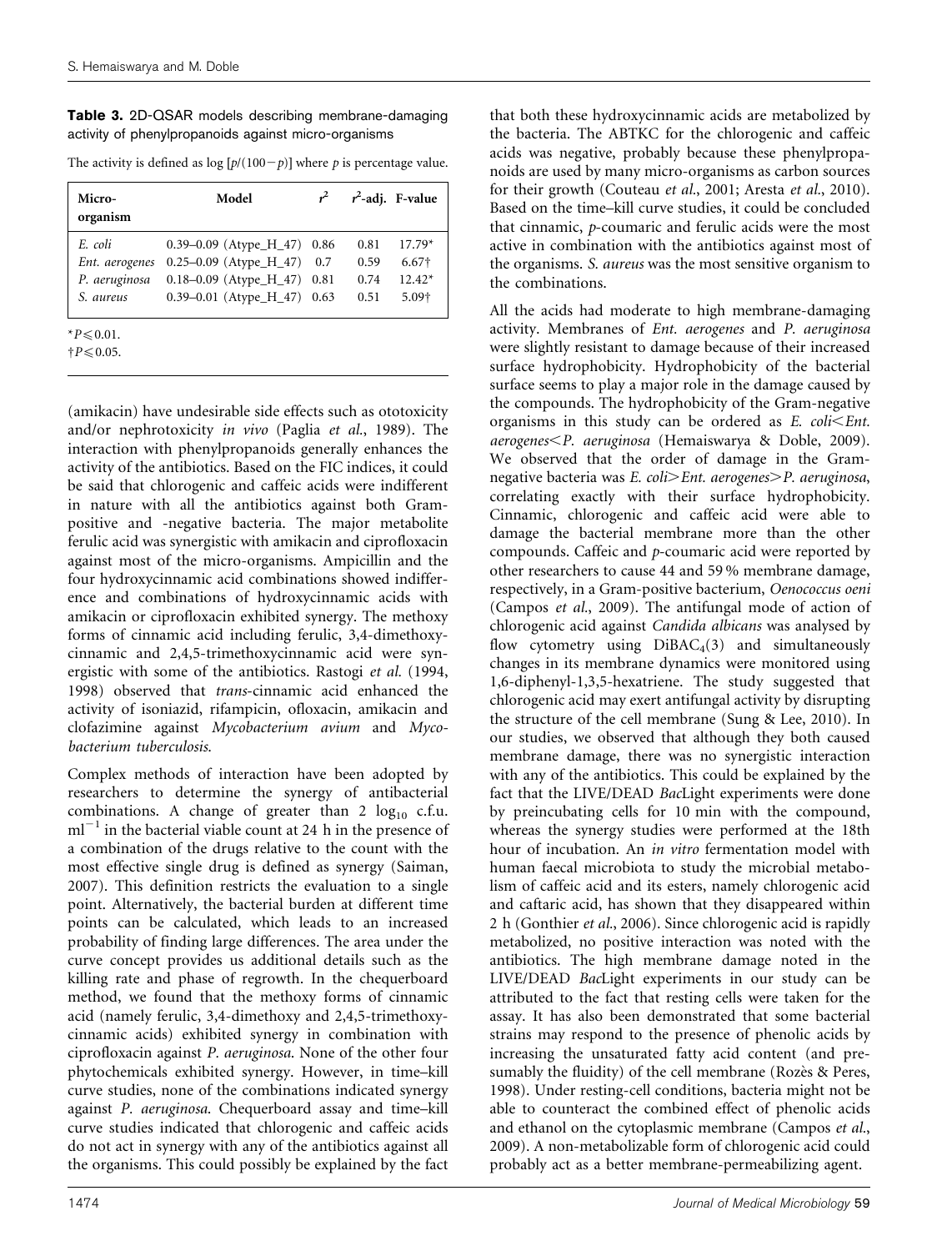<span id="page-6-0"></span>Synergy is believed to be brought about by a combination of drugs because of their action on one or more different targets in the metabolic pathway. The current study shows that interaction of phenylpropanoids is primarily with the membrane of the bacterial cell. Due to this action, they are able to enhance the activity of the antibiotics amikacin, ampicillin, erythromycin, ciprofloxacin and vancomycin. The main target of ampicillin and vancomycin is to inhibit cell wall synthesis. The other antibiotics (ciprofloxacin, erythromycin, amikacin), in addition to their specific target site action, also damage the cell membrane (Campos et al., 2006). Only with exact knowledge of the mechanism underlying the synergistic effects will it be possible to develop a new generation of safe and standardized drug combinations with higher efficacy than the current ones ([Wagner & Ulrich-Merzenich, 2009](#page-7-0)).

We observed [\(Table 3](#page-5-0)) that all the models describing the membrane-damaging activity have Atype\_H\_47 as the descriptor. This descriptor denotes the hydrogen attached to the  $\mathrm{C}_{\mathrm{sp3}}^1$  and  $\mathrm{C}_{\mathrm{sp2}}^0$  atoms, where the subscript represents hybridization and the superscript its formal oxidation number. The atom classification is an attempt to discretize the electronic effects, solvent accessibility and so forth of an atom from a topological consideration. These properties are the most critical in determining the relative contribution of different atom types to log P for small organic molecules with relatively few degrees of freedom. Thus Atype H 47 is the most atomic parameter which contributes to log P, which is a well-known measure of molecular hydrophobicity (also known as lipophilicity). It is used to assess biological properties relevant to drug action, such as lipid solubility, tissue distribution, receptor binding, cellular uptake, metabolism and bioavailability. The AlogP98 descriptor is an implementation of the atomtype-based AlogP method using the latest published set of parameters (Ghose et al., 1998). Each AlogP98 atom-type value represents the number of atoms of that type in the molecule and  $Cerius<sup>2</sup>$  calculates 120 atom types. The negative slope of Atype\_H\_47 in this equation shows that its presence is not essential for the activity.

The phenylpropanoids have been shown to possess antibacterial activity and enhance the activity of a heterogeneous group of antibiotics in a non-specific manner. The importance of these acids in damaging the bacterial cell membrane is shown by the LIVE/DEAD BacLight assay. The models developed here possess promising predictive ability to elucidate the relationship between the structure of the compounds and membranedamaging activity so that they can be used to design more potent phenylpropanoid derivatives. These findings can lead to new treatment strategies and could also pave the way to the reduction of the amount of antibiotics required, particularly against Gram-negative bacteria. A reduction in the antibiotic amount can eventually lead to reduction in their toxicity and side effects caused to the patients. The next focus should be on the relative pharmacokinetic and pharmacodynamic behaviour of these natural compounds with reference to these antibiotics and when used in combination.

## REFERENCES

Aresta, M., Acquaviva, M. I., Baruzzi, F., Lo Noce, R. M., Matarante, A., Narracci, M., Stabili, L. & Cavallo, R. A. (2010). Isolation and characterization of polyphenols-degrading bacteria from olive-mill wastewaters polluted soil. World J Microbiol Biotechnol 26, 639-647.

Betrosian, A. P. & Douzinas, E. E. (2009). Ampicillin-sulbactam: an update on the use of parenteral and oral forms in bacterial infections. Expert Opin Drug Metab Toxicol 5, 1099–1112.

Campos, M. A., Morey, P. & Bengoechea, J. A. (2006). Quinolones sensitize Gram-negative bacteria to antimicrobial peptides. Antimicrob Agents Chemother 50, 2361–2367.

Campos, F. M., Couto, J. A., Figueiredo, A. R., Tóth, I. V., Rangel, A. O. S. S. & Hogg, T. A. (2009). Cell membrane damage induced by phenolic acids on wine lactic acid bacteria. Int J Food Microbiol 135, 144–151.

Clifford, M. N. (1999). Chlorogenic acids and other cinnamates – nature, occurrence and dietary burden. J Sci Food Agric 79, 362–372.

Clifford, M. N. (2000). Chlorogenic acids and other cinnamates – nature, occurrence, dietary burden, absorption and metabolism. J Sci Food Agric 80, 1033–1043.

CLSI (2006). Methods for Dilution Antimicrobial Susceptibility Tests for Bacteria that Grow Aerobically, 7th edn. Approved Standard M7-A7. Wayne, PA: Clinical and Laboratory Standards Institute.

Couteau, D., McCartney, A. L., Gibson, G. R., Williamson, G. & Faulds, C. B. (2001). Isolation and characterization of human colonic bacteria able to hydrolyse chlorogenic acid. J Appl Microbiol 90, 873– 881.

Ghose, A. K., Viswanadhan, V. N. & Wendoloski, J. J. (1998). Prediction of hydrophobic (lipophilic) properties of small organic molecules using fragmental methods: an analysis of ALOGP and CLOGP methods. J Phys Chem 102, 3762–3772.

Gonthier, M.-P., Verny, M.-A., Besson, C., Rémésy, C. & Scalbert, A. (2003). Chlorogenic acid bioavailability largely depends on its metabolism by the gut microflora in rats. J Nutr 133, 1853–1859.

Gonthier, M.-P., Rémésy, C., Scalbert, A., Cheynier, V., Souquet, J.-M., Poutanen, K. & Aura, A.-M. (2006). Microbial metabolism of caffeic acid and its esters chlorogenic and caftaric acids by human faecal microbiota in vitro. Biomed Pharmacother 60, 536–540.

Gumbinger, H. G., Vahlensieck, U. & Winterhoff, H. (1993). Metabolism of caffeic acid in the isolated perfused rat liver. Planta Med 59, 491–493.

Hemaiswarya, S. & Doble, M. (2009). Synergistic interaction of eugenol with antibiotics against Gram negative bacteria. Phytomedicine 16, 997–1005.

Hilliard, J. J., Goldschmidt, R. M., Licata, L., Baum, E. Z. & Bush, K. (1999). Multiple mechanisms of action for inhibitors of histidine protein kinases from bacterial two-component systems. Antimicrob Agents Chemother 43, 1693–1699.

Karelson, M. (2000). Molecular Descriptors in QSAR/QSPR. New York: Wiley Interscience.

Korkina, L. G. (2007). Phenylpropanoids as naturally occurring antioxidants: from plant defense to human health. Cell Mol Biol (Noisy-le-grand) 53, 15–25.

Loke, W. M., Jenner, A. M., Proudfoot, J. M., McKinley, A. J., Hodgson, J. M., Halliwell, B. & Croft, K. D. (2009). A metabolite profiling